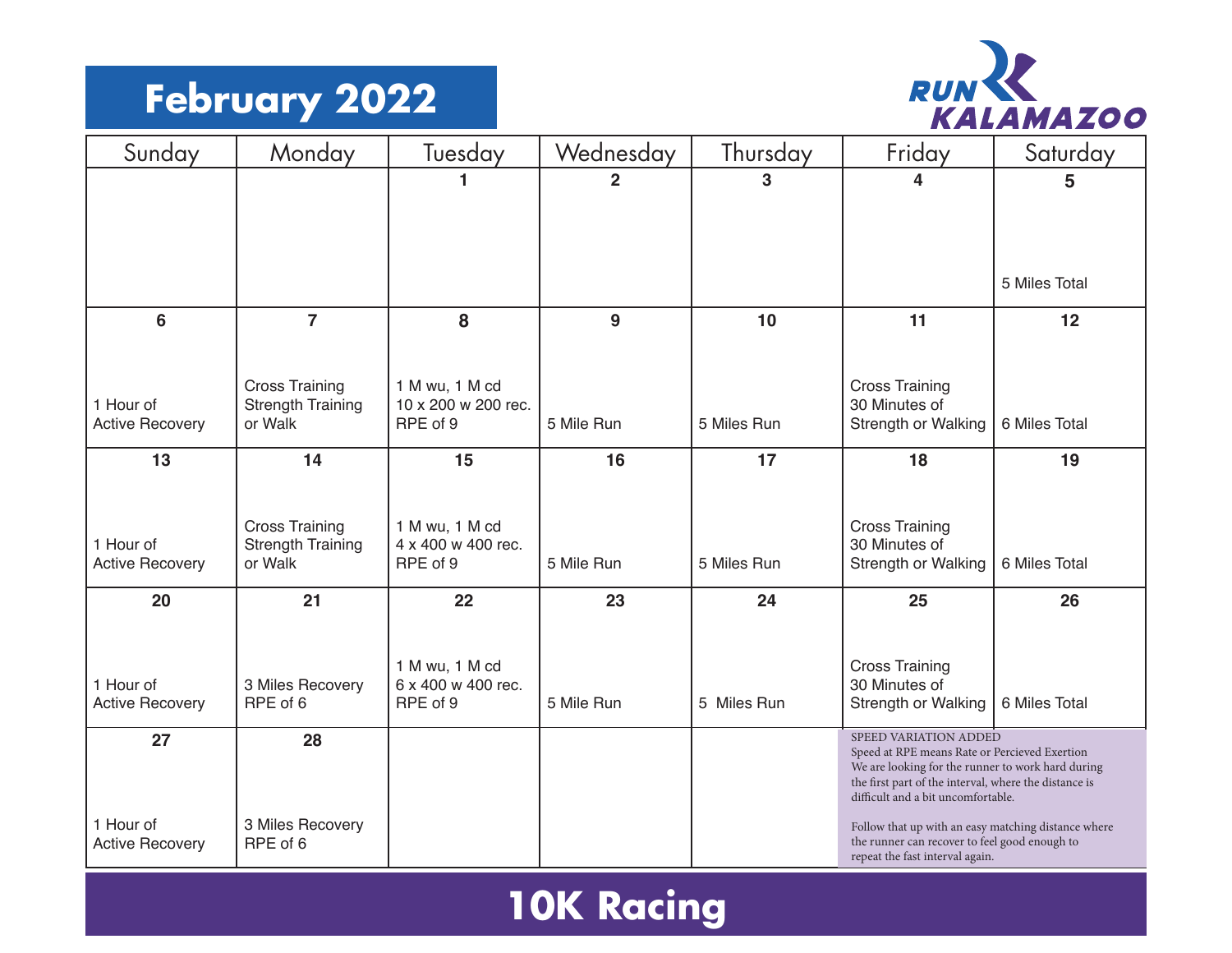#### **March 2022**



| Sunday                              | Monday                       | Tuesday                                                                | Wednesday                                                            | Thursday                                               | Friday                                                               | Saturday                                                       |
|-------------------------------------|------------------------------|------------------------------------------------------------------------|----------------------------------------------------------------------|--------------------------------------------------------|----------------------------------------------------------------------|----------------------------------------------------------------|
|                                     |                              | 1                                                                      | $\overline{2}$                                                       | 3                                                      | 4                                                                    | 5                                                              |
|                                     |                              | 1 M wu, 1 M cd<br>8 x 400 w 400 rec.<br>RPE of 9                       | 6 Miles Total<br>3 Miles at RPE of 6<br>3 Miles at RPE of<br>$7 - 8$ | 1 M wu, 1 M cd<br>2 Mile Tempo<br>5 Minutes Btwn       | <b>Cross Training</b><br>30 Minutes of<br><b>Strength or Walking</b> | 7 Miles Total                                                  |
| 6                                   | $\overline{7}$               | 8                                                                      | 9                                                                    | 10                                                     | 11                                                                   | 12                                                             |
| 1 Hour of<br><b>Active Recovery</b> | 3 Miles Recovery<br>RPE of 6 | 1 M wu, 1 M cd<br>10 x 400 w 400 rec.<br>RPE of 9                      | 6 Miles Total<br>3 Miles at RPE of 6<br>3 Miles at RPE of<br>$7 - 8$ | 1 M wu, 1 M cd<br>3 Mile Tempo                         | <b>Cross Training</b><br>30 Minutes of<br>Strength or Walking        | 7 Miles Total<br>20 Minutes Fast<br>During your run            |
| 13                                  | 14                           | 15                                                                     | 16                                                                   | 17                                                     | 18                                                                   | 19                                                             |
| 1 Hour of<br><b>Active Recovery</b> | 3 Miles Recovery<br>RPE of 6 | 1 M wu, 1 M cd<br>4 x 800 w 800 rec.<br>RPE of 9                       | 6 Miles Total<br>3 Miles at RPE of 6<br>3 Miles at RPE of<br>$7 - 8$ | 1 M wu, 1 M cd<br>2 x 1.5 Mile Tempo<br>5 Minutes Btwn | <b>Cross Training</b><br>30 Minutes of<br>Strength or Walking        | 8 Miles Total<br>20 Minutes Fast<br>During your run            |
| 20                                  | 21                           | 22                                                                     | 23                                                                   | 24                                                     | 25                                                                   | 26                                                             |
| 1 Hour of<br><b>Active Recovery</b> | 3 Miles Recovery<br>RPE of 6 | 1 M wu, 1 M cd<br>6 x 800 w 800 rec.<br>RPE of 9                       | 6 Miles Total<br>3 Miles at RPE of 6<br>3 Miles at RPE of<br>$7 - 8$ | 1 M wu, 1 M cd<br>2 x 2 Mile Tempo<br>5 Minutes Btwn   | <b>Cross Training</b><br>30 Minutes of<br>Strength or Walking        | 8 Miles Total<br>20 Minutes Fast<br>x 2 Set during your<br>run |
| 27                                  | 28                           | 29                                                                     | 30                                                                   | 31                                                     |                                                                      |                                                                |
| 1 Hour of<br><b>Active Recovery</b> | 4 Miles Recovery<br>RPE of 6 | 1 M wu, 1 M cd<br>5 x 800 w 800 rec.<br>2 x 400 w 400 rec.<br>RPE of 9 | 6 Miles Total<br>3 Miles at RPE of 6<br>3 Miles at RPE of<br>$7 - 8$ | 1 M wu, 1 M cd<br>2 x 2 Mile Tempo<br>5 Minutes Btwn   |                                                                      |                                                                |

## **10K Racing**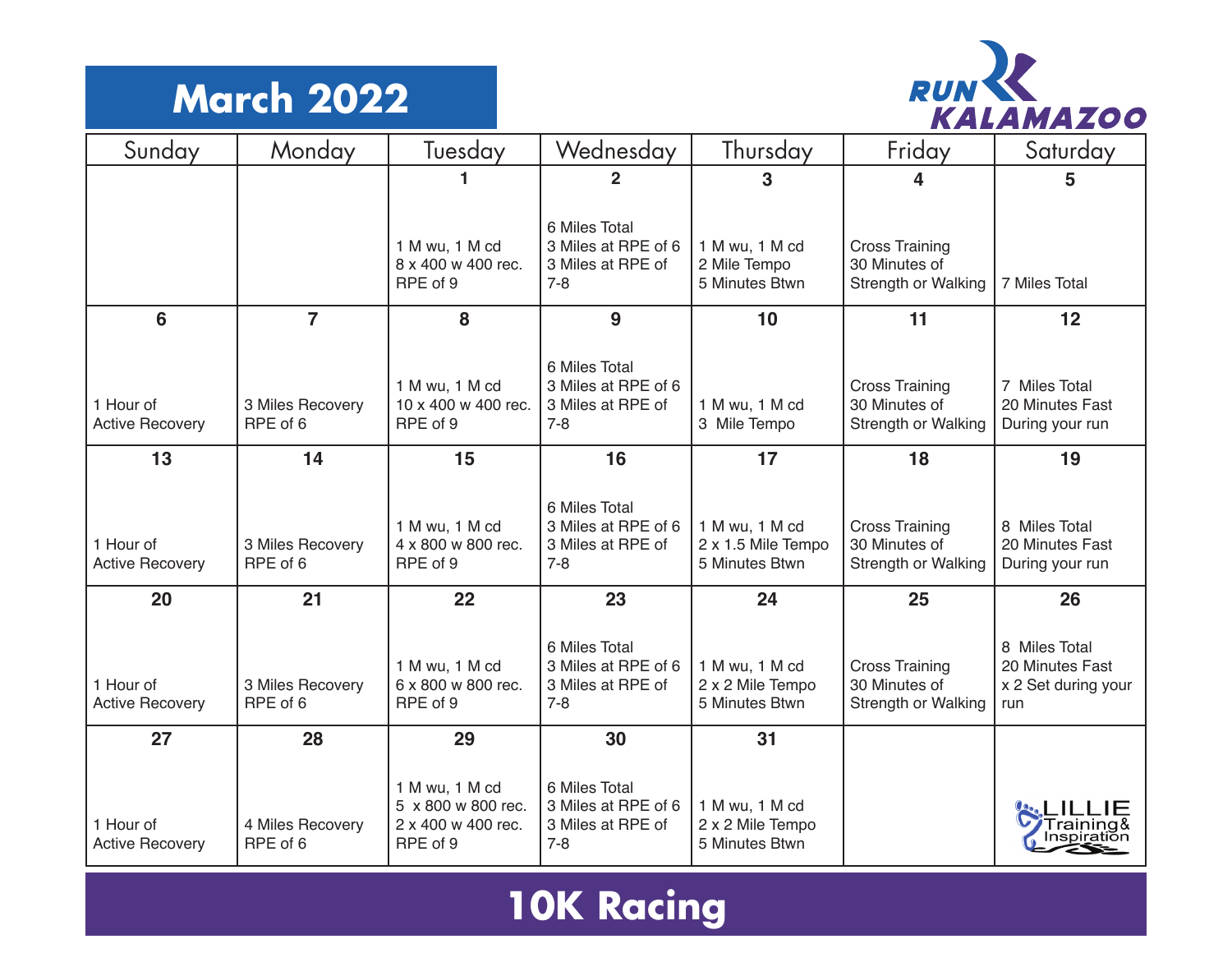



| Sunday                              | Monday                       | Tuesday                                                                    | Wednesday                                                            | Thursday                                      | Friday                                                               | Saturday                                                        |
|-------------------------------------|------------------------------|----------------------------------------------------------------------------|----------------------------------------------------------------------|-----------------------------------------------|----------------------------------------------------------------------|-----------------------------------------------------------------|
|                                     |                              |                                                                            |                                                                      |                                               | 1                                                                    | $\overline{2}$                                                  |
|                                     |                              |                                                                            |                                                                      |                                               |                                                                      |                                                                 |
|                                     |                              |                                                                            |                                                                      |                                               | <b>Cross Training</b><br>30 Minutes of<br>Strength or Walking        | 8 Miles Total<br>30 Minute Fast<br>during your run              |
| 3                                   | $\overline{\mathbf{4}}$      | 5                                                                          | 6                                                                    | $\overline{7}$                                | 8                                                                    | 9                                                               |
| 1 Hour of<br><b>Active Recovery</b> | 4 Miles Recovery<br>RPE of 6 | 1 M wu, 1 M cd<br>5 x 800 w 800 rec.<br>4 x 400 w 400 rec.<br>RPE of 9     | 6 Miles Total<br>3 Miles at RPE of 6<br>3 Miles at RPE of<br>$7 - 8$ | 1 M wu, 1 M cd<br>2 Mile at Tempo<br>RPE of 9 | <b>Cross Training</b><br>30 Minutes of<br>Strength or Walking        | 9 Miles Easy                                                    |
| 10                                  | 11                           | 12                                                                         | 13                                                                   | 14                                            | 15                                                                   | 16                                                              |
| 1 Hour of<br><b>Active Recovery</b> | 4 Miles Recovery<br>RPE of 6 | 1 M wu, 1 M cd<br>7 x 800 w 800 rec.<br>RPE of 9                           | 6 Miles Total<br>3 Miles at RPE of 6<br>3 Miles at RPE of<br>$7 - 8$ | 1 M wu, 1 M cd<br>3 Mile at Tempo<br>RPE of 9 | <b>Cross Training</b><br>30 Minutes of<br><b>Strength or Walking</b> | 8 Miles Total<br>30 Minute Fast<br>during your run              |
| 17                                  | 18                           | 19                                                                         | 20                                                                   | 21                                            | 22                                                                   | 23                                                              |
| 1 Hour of<br><b>Active Recovery</b> | 4 Miles Recovery<br>RPE of 6 | 1 M wu, 1 M cd<br>10 x 400 w 400<br>rec.<br>4 x 200 w 200 rec.<br>RPE of 9 | 6 Miles Total<br>3 Miles at RPE of 6<br>3 Miles at RPE of<br>$7 - 8$ | 1 M wu, 1 M cd<br>4 Mile at Tempo<br>RPE of 9 | <b>Cross Training</b><br>30 Minutes of<br>Strength or Walking        | 9 Miles Total<br>20 Minutes Fast<br>x 2 sets during<br>your run |
| 24                                  | 25                           | 26                                                                         | 27                                                                   | 28                                            | 29                                                                   | 30                                                              |
| 1 Hour of<br><b>Active Recovery</b> | 4 Miles Recovery<br>RPE of 6 | 1 M wu, 1 M cd<br>6 x 400 w 400 rec.<br>6 x 200 w 200 rec.<br>RPE of 9     | 6 Miles Total<br>3 Miles at RPE of 6<br>3 Miles at RPE of<br>$7 - 8$ | 1 M wu, 1 M cd<br>3 Mile at Tempo<br>RPE of 9 | <b>Cross Training</b><br>30 Minutes of<br>Strength or Walking        | Training&<br>Inspiration<br>6 Miles Total                       |

## **10K Racing**